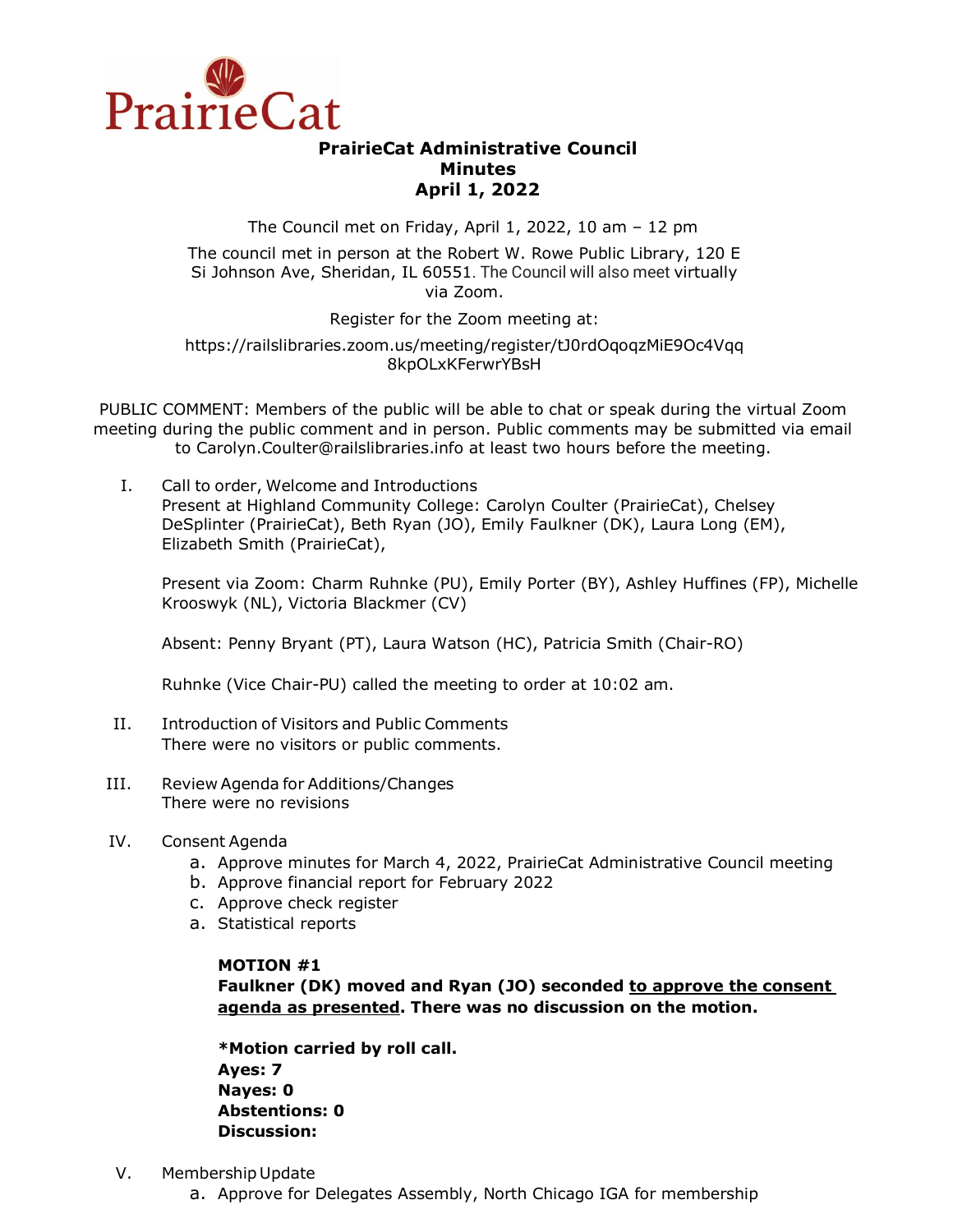Coulter (PrairieCat) stated that North Chicago Public Library will be our furthest Eastern member, the closest, current member to North Chicago will be Johnsburg Public Library. Lou Carlile, the Director of North Chicago, felt like PrairieCat was the best ILS for their library. They will be a Tier 3 library and will be fully participating.

Coulter said she reached out to the Winnebego board member as requested from March's meeting and is waiting to hear back.

The Council agrees to send the IGA for North Chicago to the Delegates Assembly for approval.

b. Update, FOIA requests

Coulter (PrairieCat) mentioned the two FOIA requests. The first request was for the checks written to Seneca Public Library; the second request was for the check detail for those checks. The requested information has been sent and we have not heard back.

## VI. Administrative Issues

a. ACTION: Remove Jim Kregor (authorized trader) and Lauren Offerman (Principal authority) from IL Funds and add Sharon Swanson as Principal authority and Elena Medoza as an authorized trader. Carolyn Coulter to remain as an authorized trader.

Ruhnke (PU) explained that the authorized traders and principal authorities are those approved to move funds and make changes to PrairieCat's Illinois Funds account. Coulter (PrairieCat) said we moved most of our money out of Illinois Funds two years ago when the interest rates began dropping. We moved our money to a CD with a .5 percent interest rate versus and Illinois Funds interest rate of .01 percent. Because the interest rates are expected to rise significantly, we may want to look at moving our money back to Illinois Funds once the CD matures in August.

## **MOTION #2**

**Faulkner (DK) moved and Blackmer (CV) seconded to approve the removal of Jim Kregor and Lauren Offerman from IL Funds and add Sharon Swanson as principal authority and Elena Medoza as an authorized trader. There was no discussion on the motion.** 

**\*Motion carried by roll call. Ayes: 8 Nayes: 0 Abstentions: 0 Discussion:**

b. ACTION: To declare the Ford Taurus as surplus.

Coulter (PrairieCat) reiterated going forward with the sale of the Bolingbrook Ford Taurus. There are a few steps to take in order to sell the car. The first step is taking a vote to declare the car as surplus. Coulter talked to RAILS and they are interested in buying the Taurus for \$11,000. This is right in the middle of what Kelly Blue Book says it is worth. Once we have an offer and purchase in writing, Coulter will bring that to the Council for final sale approval.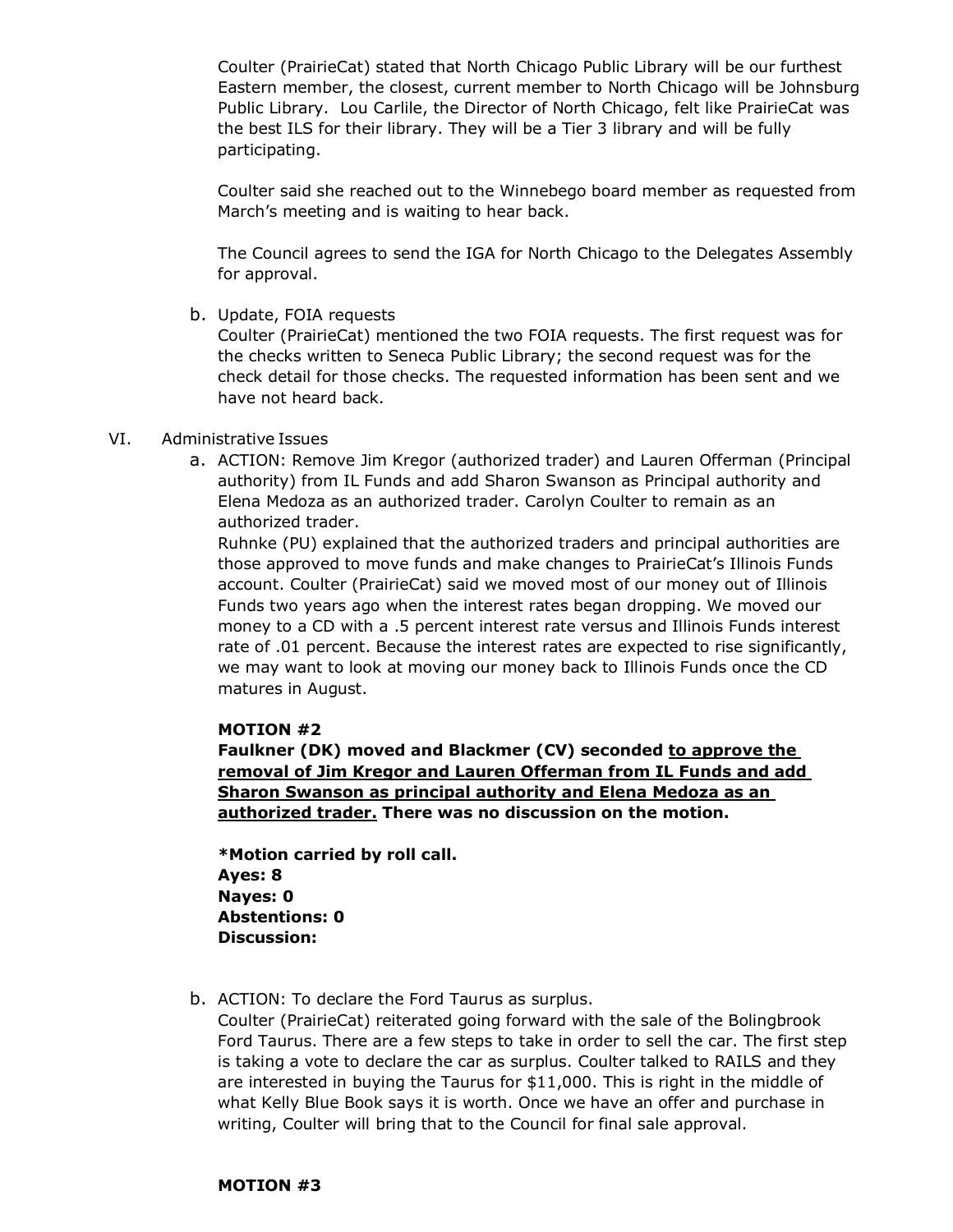**Blackmer (CV) moved and Huffines (FP) seconded to approve declaring the Bolingbrook Ford Taurus as surplus. There was no discussion on the motion.** 

**\*Motion carried by roll call. Ayes: 8 Nayes: 0 Abstentions: 0 Discussion:**

c. Review and recommend new Innovative Interfaces contract to Delegates Assembly

Coulter (PrairieCat) said the changes previously discussed have been included in the Innovative Interfaces contract. We did make one other minor change to the Training Server Refresh. The refresh is no longer on a set schedule, instead it is upon request.

The Council agrees to send the contract to Delegates Assembly.

d. Review and recommend FY23 budget to Delegates Assembly Coulter (PrairieCat) restated that this budget includes a 2% staff salary increase (COLA), 1% merit increase, 3% increases to Union List member costs, 3% increases to per library charges and capital reserves for fully participating and basic online members, and a 5% increase in hosting charges for fully participating and basic online members. This budget reflects the RAILS grant for FY23 in the amount of \$564,277. This budget also reflects costs associated with the new five-year Innovative contract. As stated earlier, the new contract terms will reduce our annual inflationary percentile of increase in FY23 and beyond, as well as minimize costs associated with FY23 ILS costs due to co-terming some services. Savings from co-terming is reflected in the ILS costs in this budget. The contract includes costs for Encore hosting of our production server, however this charge is not included in the budget, since we have included Vega Discovery costs in this budget. After Vega Discovery is accepted and brought live as our principal discovery solution, those hosting costs will be dropped, so the amount will be covered. We have incorporated slight increases over the previous draft to in-state and out-of-state travel, as we believe this may come back with the dissipation of COVID in the coming year. Per advice from our accountant, we have included a slight increase to interest revenue.

Faulkner (DK) stated she would argue the staff pay increase percentages should be increased. Ruhnke (PU) responded we should leave the 2% COLA and 1% merit increase for this budget but we might need to consider a larger percentage increase for next fiscal year. Krooswyk (NL) believes leaving it at 3% is cautious and conservative when it comes to sustainability.

The Council agrees to recommend the Draft FY23 budget for approval at Delegates Assembly.

e. ACTION: Review and approve website redesign scope of work and timeline Coulter (PrairieCat) pointed out that the \$40,000 for the website redesign is in the FY23 budget. \$20,000 is for upgrading the software. We will need to upgrade the software to the newest version of Drupal and then the redesign work can begin. Cherry Hill, our host site, will be doing the work for us. This project is currently in progress, but we will not be billed until the new budget is in place.

## **MOTION #4**